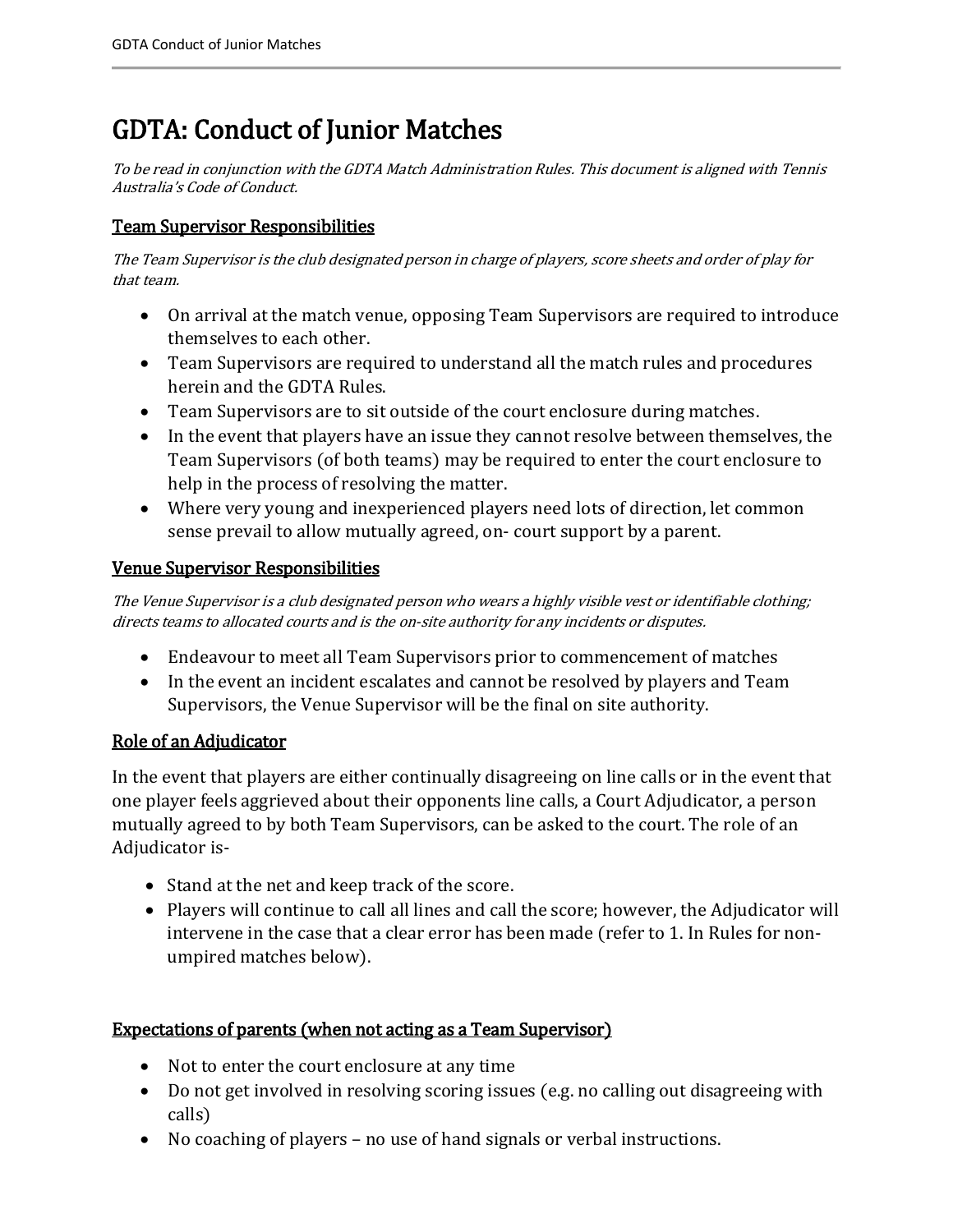- Respect, support and cooperate with supervisor decisions and not to use bad language, abuse or harass players, parents or other spectators.
- Applaud, cheer or otherwise support play after the point is complete and lead by example in applauding both your team's and opposition team's performances.
- Observe and apply the tennis code of conduct to any comment or interaction with various forms of social media.

## Rules for non-umpired matches

All players should be aware of the following basic principles when playing a match without a Chair Umpire:-

- 1. Each player is responsible for all calls on his/her side of the net. However it should be noted that an on-court Adjudicator is permitted to reverse an incorrect line call. On the first occasion where this occurs the point will be replayed (regardless of whether it was point winning shot or not) and for subsequent incorrect calls the player loses the point.
- 2. If in the opinion of the Adjudicator an incorrect line call is a deliberate action, the offending player will automatically lose the point.
- 3. All 'out' or 'fault' calls should be made promptly after the ball has bounced and loudly enough for the opponent to hear.
- 4. If in doubt, the player must give the benefit of the doubt to his/her opponent. If a player incorrectly calls a ball 'out' and then realises that the ball was good, the point should be replayed, unless it was a point winning shot or unless that player made an incorrect 'out' call earlier in the match. In these circumstances, the player who called 'out' loses the point.
- 5. A service 'Let' may be called by either player/team.
- 6. Foot faults may only be called by an official standing on court or by a chair umpire. The receiver may not call a foot fault against the server. Players may be requested to correct their foot faulting problem by an on-court Adjudicator, who will require the player to make an effort during the match to rectify the problem.
- 7. The receiver must play to the reasonable pace of the server.
- 8. The server should call the score before each 1st serve, loudly enough for his/her opponent to hear. Likewise with the game score before starting a game.
- 9. If players cannot agree on the score, they should calmly discuss the points/games that are disputed. All points or games which the players agree on stand and only those in dispute should be replayed i.e. two players cannot agree on whether the score is 40-30 or 30-40 and disagree only on who won the first point in the game. The game shall continue from 30-30, since both players agree that they have won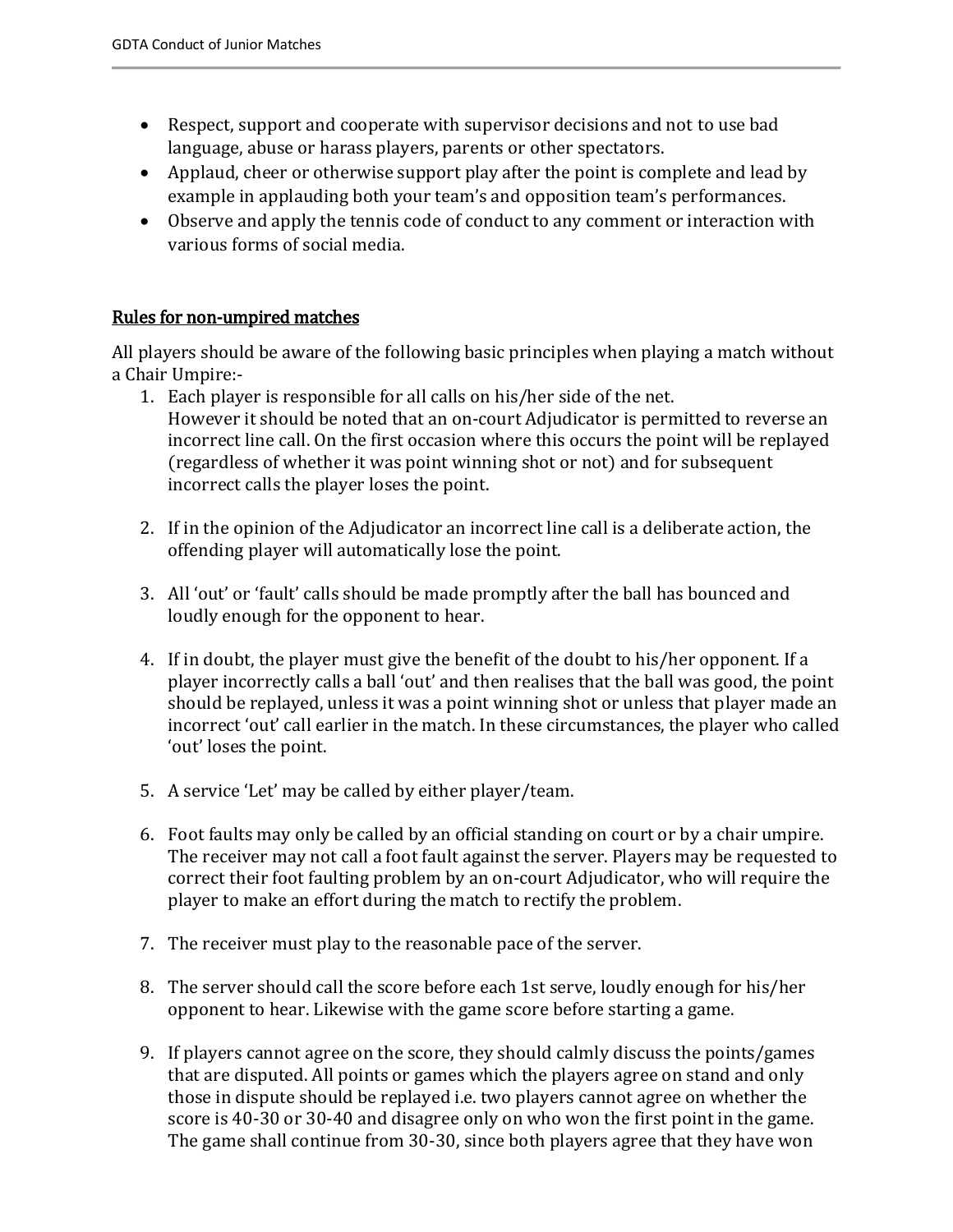two points each. When the game score is in dispute the same principles applies i.e. two players cannot agree on 4-3 or 3-4, and disagree only on who won the second game. The match shall continue from 3-3, since both players agree that they won three games each. The player who received in the last game that was played will serve in the next game.

- 10. When a player has created an involuntary hindrance (ball falling out of pocket, hat falling off, etc), the first time a 'let' should be called and any similar hindrance thereafter will be ruled deliberate.
- 11. Any hindrance caused by a player that is ruled deliberate by the relevant official will result in the loss of a point.
- 12. Where a ball interrupts play, either by rolling/bouncing onto the court, and/or creating a visible interruption behind the court a let should be played. Either player can call a let in these circumstances provided they do so in a timely manner. Where this is between a 1st and 2nd serve, a second serve only should be played.
- 13. In a situation where a ball is lying on the court at the commencement of the point it will be deemed to be part of the court during the rally. Movement of this ball during the rally does not constitute hindrance. Players are entitled to request the opponent to remove the ball from the court prior to the commencement of the point.
- 14. If a player needs to leave the court during the match for a toilet break they must inform their opponent. Toilet breaks should preferably be taken at change of ends.
- 15. If at the completion of a match, the players involved realise that the scoring format used is incorrect, the match result shall stand provided all players have left the court enclosure. If the mistake is realised before the players have left the enclosure, the correct scoring format should be used to finalise the match. If this is not possible (i.e. the match has progressed beyond the point where the correct scoring format can be implemented), then the score based on the incorrect format stands. (Refer to correcting errors in the Rules of Tennis)
- 16. If a player is unhappy with his/her opponent's actions or decisions, he/she should call the Team Supervisors to court. This may include any disputes regarding Lets, Foul Shots or Not Up situations where players cannot reach agreement.